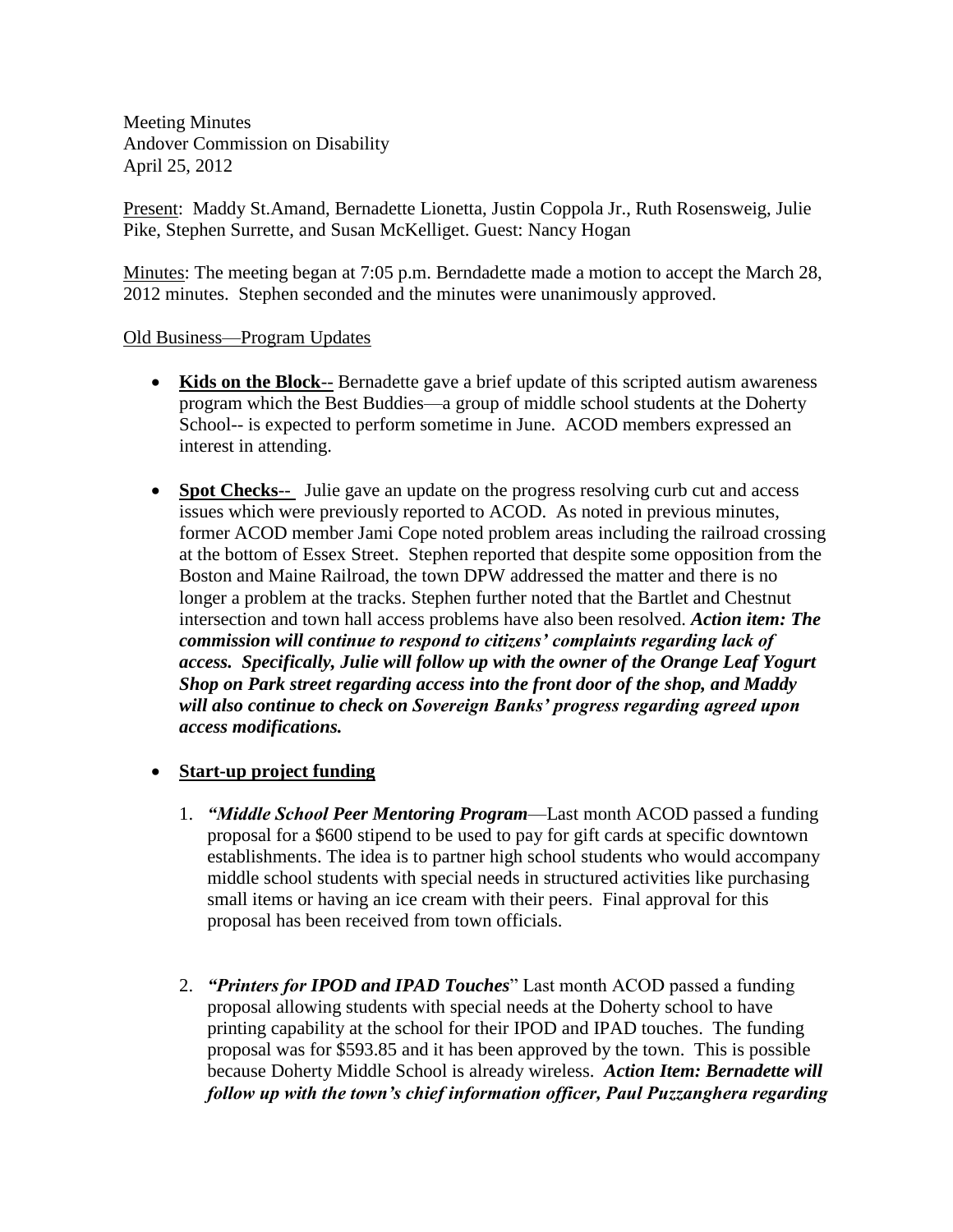*wireless capability and other technology issues to facilitate with this new printing capability for Doherty Middle School.*

3. "*My Own Voice—Treble Chorus"* Last month ACOD passed a funding proposal to pay for start up costs in the form of sundry musical supplies such as sheet music, a drum, and rhythm sticks which would be used in a new peer mentoring program matching 12 special needs kids who want to sing, with 12 Treble Chorus members as buddies to help them. Essentially, the Chorus would be providing its "expertise" to these students so that they too could have a venue to perform. A performance by this new group is planned with the Treble Chorus at the West Parish Church on Tuesday June 29th and ACOD members expressed an interest in attending.

NOTE: Maddy informed the commission that there was some discussion among town officials about some of these funding proposals in light of ACOD's role as primarily an advisory group. Maddy researched state law regarding the purposes and mission of disability commissions to ensure ACOD was in compliance with the law. She distributed copies of the applicable law (M.G.L. C.40 s. 8J) which appears to clarify that appropriations by ACOD are in keeping with the spirit of the law if within our mission of providing equal access to places and programs available to the general public. She also noted similar expenditures in the past such as puppets for the Kids on the Block puppet show (education), adaptive playground swings, a ramp, various curb cuts, signage for the visually impaired in a school, and signs for handicap parking at the veterans auditorium, as well as plants and supplies for the community garden at the Senior Center were all within the purview of the commissions' overall mission. *Action Item: Maddy will draft a letter outlining the rationale for ACOD's funding proposals in light of the Anti-Aid amendment to the Constitution which prohib certain types of funding on the part of town commissions to certain entities. Ruth and Bernadette agreed to work with Maddy on this letter.* 

## .**New Business**

- **Review of warrant articles for Town Meeting** Maddy reviewed the Finance Committee Report and recommended the following ACOD **approvals** to warrant articles of particular concern to the commission. The commission reviewed these articles to be submitted as ACOD approvals on the town's warrant article "punch list" which is submitted to the Town Clerk reflecting various town Boards' input. Those articles are as follows:
	- 1. Article 5--Capital Projects Fund Appropriation (sidewalks repairs, park improvements and the like) - Approve;
	- 2. Article 10-D—Property Tax Exemptions Approve;
	- 3. Article 15—FY3013 Revolving Accounts (Health clinics DCS, DYS elder services, public safety, library, fire rescue training, and equipment) - Approve;
	- 4. Article 16-- Elderly/Disabled Transportation Program Approve;
	- 5. Article 22-Tech Infrastructure, Connectivity etc. (i.e. wireless classroom) Approve;